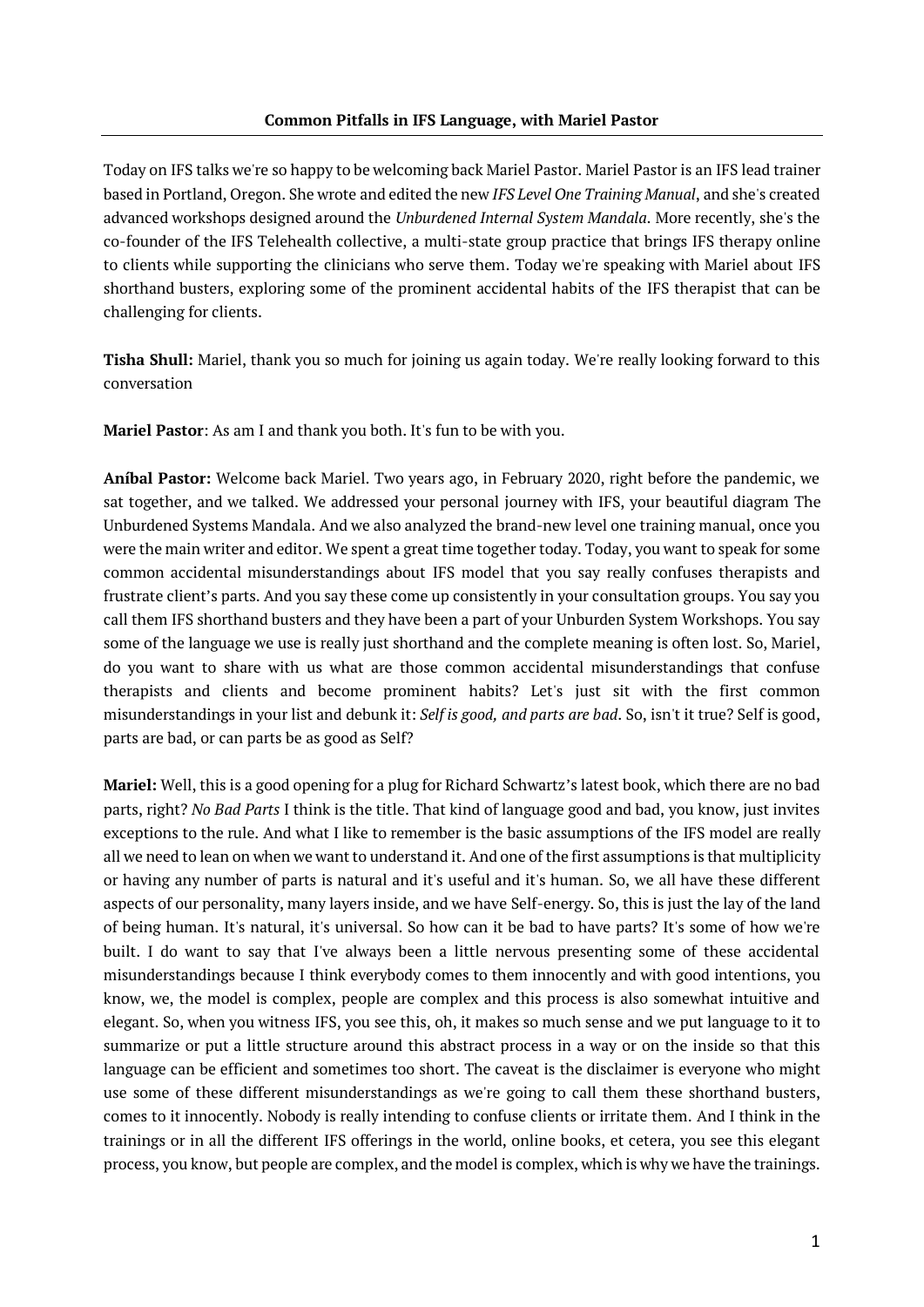So, we use these sorts of terms, as shorthand, as structure to understand this complex model. And sometimes people have heard some of these terms or sayings as I'm calling them shorthand so often that they may have not spent enough time really feeling into all of what they're about, what these terms are about it. It accidentally got lost. So, in consultation, I'm noticing these habits and I'm wanting to shed light on it. And it seems to clarify things for therapists. So that's my intention.

### **Aníbal:** Makes sense, yes.

**Tisha:** Can you share with us a little bit more about how you developed these before we get into the next one? What you were noticing in consultation and how you began to iron out these habits?

**Mariel:** Yes, yes. One piece is that while we all know that the healing comes from Self-energy and the more acceptance and compassion and curiosity, all those great aspects of what it feels like to be listening deeply to a part, we all know that's where the deepest healing is going to go. And sometimes people are wanting to get past parts really quickly. And that if a part is blended, it seems like that's a problem. So even though we say multiplicity is natural, all parts are welcome, we're asking them to step back all the time. So, a part of me often says, if I'm welcome, exactly, when is that? Why am I being asked to step back constantly? When am I welcome and why would I be welcome? Isn't that a good thing? So, I would see it in practice when people might be asking a part to step back because they can tell it's there, they could feel its energy. And I like to say that when we talk about a parts detector in IFS...

### **Aníbal:** So important.

**Mariel:** ...that's one of the, a term that we use. That's something that you get better at. I believe what we're really detecting is the burden or some edginess of a part when it's problematic, right. Burden energy. But if we ask it part to step back, sometimes we don't even know who that was or what it was really about and how it also is just as important as part of this person. So sometimes it might have been done without really understanding the value of that part or who that part actually even was. So that was one of the first places I saw it. Sometimes it sounds like, you know, like you hear people in trainings perhaps, in IFS communities, using this shorthand saying things like, oh, well that was just a part.

### **Aníbal:** Diminishing the part, right?

**Mariel:** Yeah. It's accidentally minimizing or dismissive. Oh, that was just a part of somebody or that's just a part talking, what part of you is that... As if, and it's not always, when it's not just the words, it's sort of the assumption behind it.

**Tisha:** Right. There is almost a tone there, there's like some implicit, like you should get that part to unblend and be with me in Self.

**Mariel:** Right. And, good luck by the way, because I don't think we're always, we're ever going to be a hundred percent unblended unless we're perhaps in a really transcendent, deep meditative place. If I may, I know Pam Krause talked about the weaponization of Self and this fits in there with that, as well as with Cece Sykes, she has this spectrum of Self-energy that is in the manual. And the idea is that there's, you know, amounts or degrees of Self-energy. It's hard to put language to that because it's so subjective and energetic, but I just want to add another piece, I think of, comes from transpersonal psychology that talks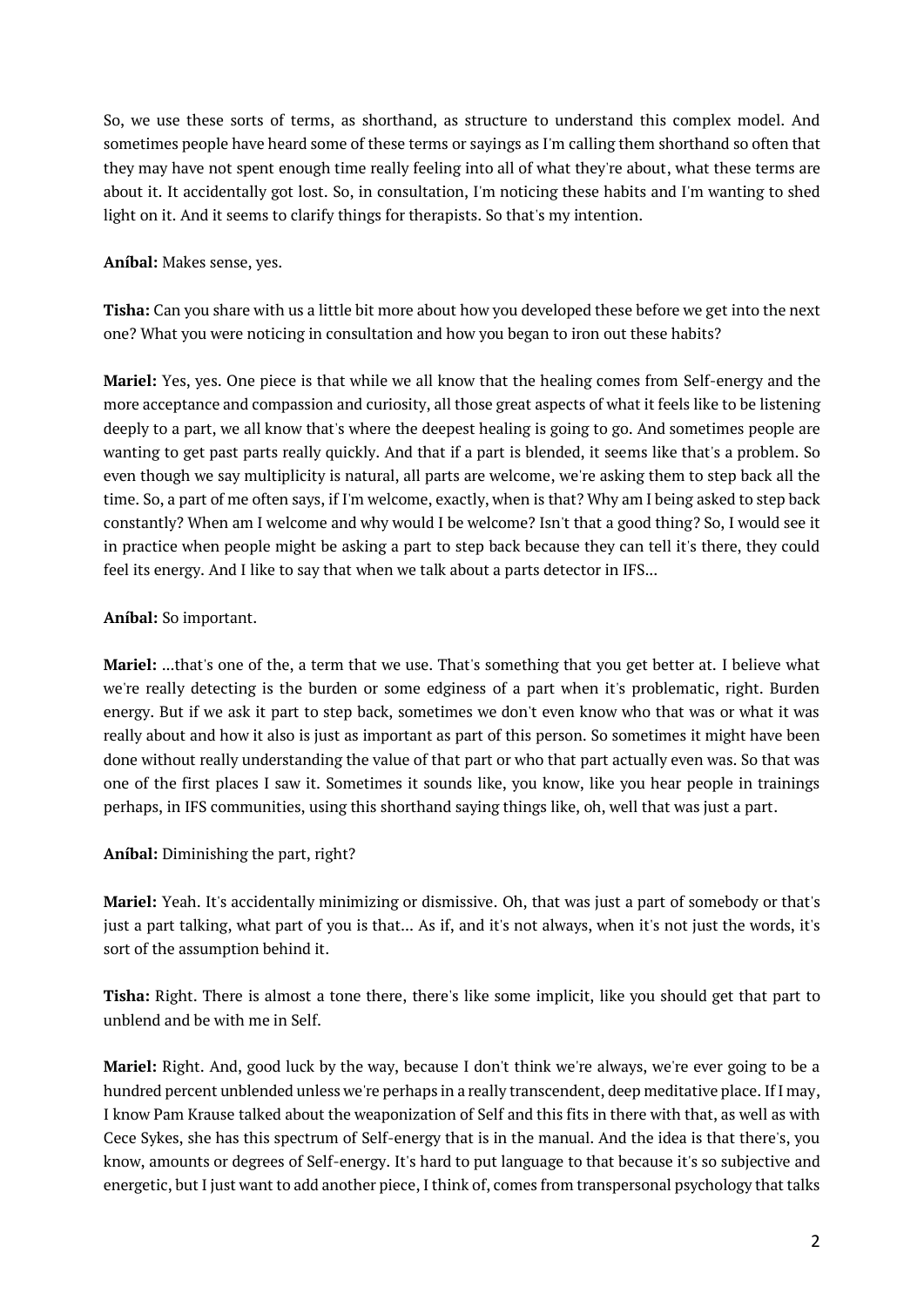about real Self, which might be that transcendent, non-dual, very spiritual, you know, expansive energy of Self that includes and connects everything. Okay. I'm not living in that as often as I wish I were, but also besides real Self there's actual Self, which means the Self that we are, that's acting out in the world, acting in the world, engaging. And that might be as what Pam was talking about with it, when we're Selfled and we have our parts and our parts aren't problematic, they are blended and effective, right? And influential and helping in being human. And then last piece is false Self, which might be when we're much more burdened and we're so believing that who we are is that burden or all these burdens. So, to me, it's not Self as good and parts are bad. All of it is good, but it begs the question: where's the problem? You know, why are we asking them to step back? The problem is the burdens and the polarizations.

**Aníbal:** Mariel, you also say another common misunderstanding is *Parts are Feelings*. So, are parts more than just feelings?

**Mariel:** Yeah. That one really can activate a part of me. And people come by this innocently because we hear the sad part, the angry part. That's what we say in IFS is a trailhead. It's the beginning of getting to know a part. So maybe I'll say a trailhead is like, when you are on a walk in a forest at a trail, you're at the beginning, when you keep walking down that trail, you see a whole big vista, you get a whole journey, a whole experience. So, when a part is angry and we say the angry part, I may not know the full story of its anger. And besides angry, it might feel, you know, sad. This part might also not need to feel sad and angry once it's really listened to. It starts to change, and it tells you its intention. So, parts have feelings. The parts are not in itself just feelings. Another example of where this can be a problem is, I think about, Aníbal and Tisha, do you have different kinds of anger and might that come from different parts of you?

**Tisha:** Oh, absolutely. Yeah. There're different flavors of anxiety, different flavors of anger, different flavors of sadness. For sure.

**Mariel:** Can you imagine a part that's in a manager role having some of these emotions?

**Tisha:** Oh, for sure. Yeah.

**Mariel:** We're all smiling and going oh yes. So how a manager who's wanting to be in control and responsible feels angry is really different from a fighter in me, who's going to advocate for injustice around injustice and is really different from an exile in me who's so angry at always being ignored.

**Aníbal:** Angry is not coming from managers or firefighters always.

**Mariel:** But they're all angry. Yeah.

**Aníbal:** Exactly.

**Mariel:** Yeah. So, you know, a remedy to that is stay curious enough, you know, use that parts detector to know that some edge or burden energy is coming up, but be curious enough to know who's speaking in that person and what's the quality, what else is there about that side of the person, that part of that person. Parts are full person, they're three dimensional personalities. They have thoughts, they have wide variety of thoughts and feelings and sensations.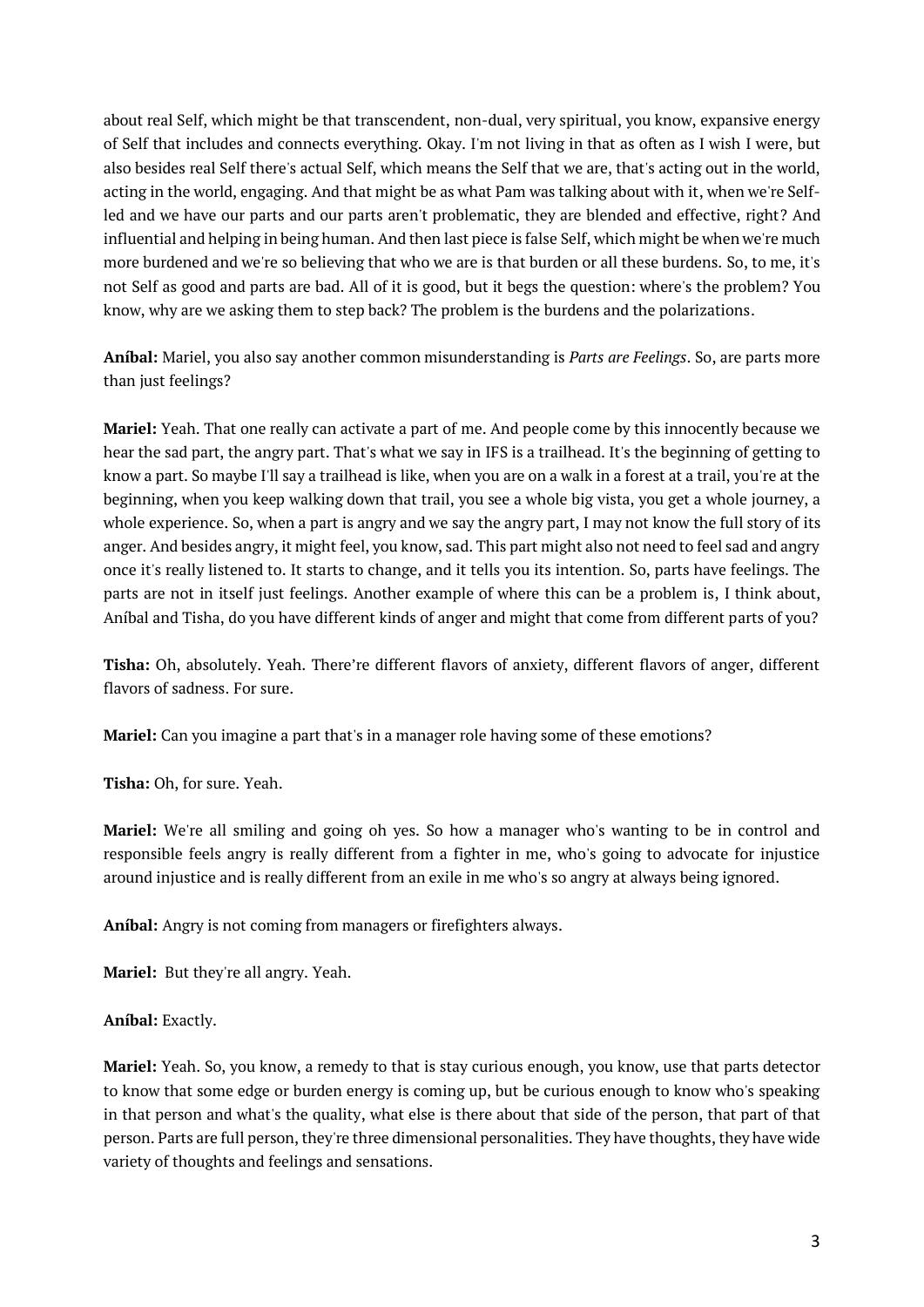**Tisha:** Would this be a good time to ask you a little bit more about the burdens? Because this is, you know, in each of these, just these first two shorthand busters, there's the burdens are being acknowledged and you named initially that the parts aren't the challenges in and of themselves, but these burdens kind of pushing through. Could you say a little bit more about the nature of the burdens and how to work with that?

**Mariel:** Yeah. I'm glad you brought that up because that's also something that, you know, gets revisited a lot from, you know, IFS therapists. And I will say that because it's complex, none of these questions are ever old. They're always important. You get new angles on it. So, it's one reason I like teaching a level one and doing consulting. It's never boring for me. And I've been doing this 23 years or so. So, burdens are what constrains and keeps us from feeling let's say our most alive or free or thriving and burdens can be seen as energy that, you know, holds a part back. I mean, people often talk about, I feel like some burden was lifted when I tell my story and I feel lighter. So, in IFS, we look at burdens as negative beliefs that a part might take in from a number of sources, from family, from culture in ways that a person might remember or not, it just was felt it was in the environment, beliefs about themselves. I often say that burdens are beliefs that we act as if we're true, and then they are... So, an example is I'm worthless. I'm not okay, I'm all alone, I can't handle it, It's too much for me. Things like that. Another burden, a way a burden shows up is the emotional impact, because just a thought without the nervous system, through the emotion and the sensations being activated, isn't really a problem. You know, I can have a thought like I'm six foot 10, and it's not a problem because A it's not true. There's no any energy around it as being a bad thing. That was maybe a lousy example. But the burdens are thoughts, beliefs, sometimes memories, images that are problematic, but often it's felt in the body, sensations and emotions. So how they get presented in the IFS model might be all of those things or just a few ways that a part says the impact of a situation landed in them. What did they believe? So, like I said, it's complex.

**Tisha:** So, when you are sitting with an angry part and there's some kind of burden energy to it, there might be the thought "nobody loves me" at the basis of it. And so, then the angry part has a different flavor characteristics.

**Mariel:** Yeah. It starts to become much more nuanced in a way. And a story unfolds, and you see the context and even the anger might then soften, and you get to some sadness perhaps, or powerlessness. And maybe that leads into some other part that really holds the worst of it all. We don't know, we stay curious and we ask the person where that's coming from, or what else is important for me to know about your anger.

**Aníbal:** Mariel, and what about your number three common misunderstanding *Parts are their roles*, can you say more on this one?

**Mariel:** Well, it's similar to the parts aren't their feelings, parts have feelings and they have any number of them. Parts also have roles, they aren't their roles. So sometimes people will come in and say, that was my manager. And you know, again, that's shorthand, I'll be curious, which manager. I don't know about you, but I have a number of them. So, and also some of our parts might do this role sometimes. Sometimes a protector might act as a manager or act as a firefighter. And what is sometimes forgotten is how we, or how Dick came to that understanding about the difference between managers and firefighters. And it comes from, in some ways the timing or the intention of managers is to be preventative of pain and vulnerability. They're out in front. They say never again. Right? They want to prevent problems. So often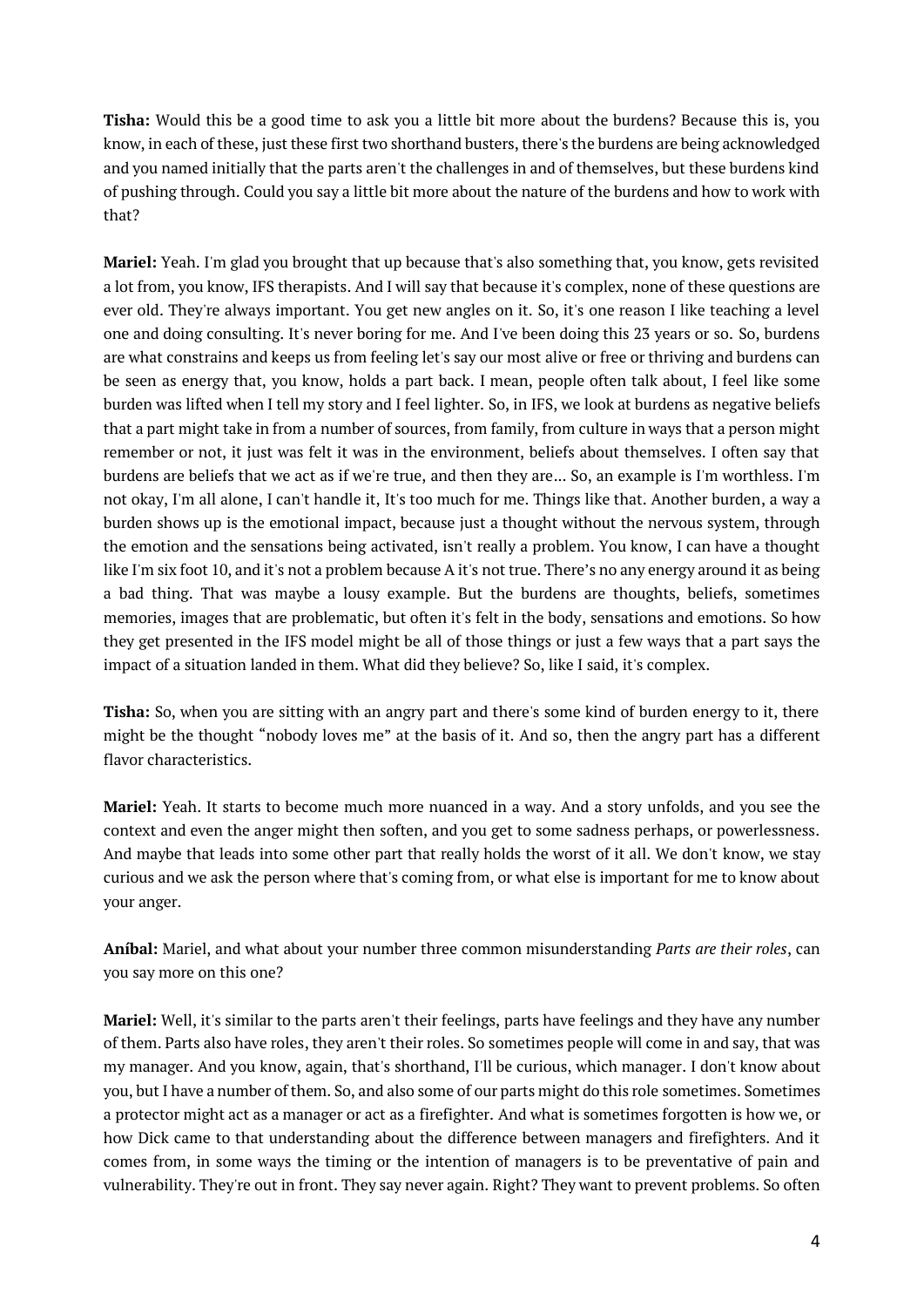managers are kind of the parts of us that are very socialized, who we will put out there and that's not necessarily a problematic thing. Right?

## **Aníbal:** Of course.

**Mariel:** But in therapy, people are wanting to look at their managers as problematic, maybe they're overworking, right? So, a part in its protective role to prevent problems might really overdo it and bring a lot of strain. And when it's relaxed or healing has happened and they don't have to be extreme, maybe they aren't in that role at all. So, if managers are preemptive and preventing problems, the firefighters are different. They react once the vulnerability comes up. So, my hardworking, let's say another part of me says, are you hardworking? Yes. Okay. Let's say a worker part of me that stays busy might do that to prevent problems and to make sure things go smoothly and under control, or it could do that because I'm nervous about something and I want to distract from feeling insecure. So, it might look really good and I'm being really busy, but it's in kind of firefighter mode. Do you experience it that way?

**Tisha:** I feel like it's different for every part in every context.

**Mariel:** It's true. My husband likes to say that some of his parts are specialists, so they consistently show up in one way. And I find that that's, you know, true for many people also, but some parts are more often managers, but so any behavior could be a manager or a firefighter. And sometimes there's a temptation to label all numbing, let's say, as a behavior, as always a firefighter. Not necessarily if somebody is living life all the time as I need to always stay numb, then that would be kind of a manager behavior manager role.

**Aníbal:** And what about the number four common misunderstanding you refer *IFS is all about Insight or mostly Insight*. Is it so common, this misunderstanding and where does it come from?

**Mariel:** Right. Well, yeah, so IFS equals insight is something that I like to look at and challenge in that there really are three approaches to IFS and insight is the one that is deeply personal, really powerful. And what I think IFS is most known for because when Dick was really bringing it forward to the world at that time, there wasn't as much mindfulness happening in psychotherapy like it is now. There were other parts approaches, but this deep IFS, Self to Part relationship especially was just profound. It is profound. So, you see a lot of examples of that in trainings and demos and direct access, which is what we say is a part is really invited to blend, or we just know it's blended and we haven't specifically invited it, that's also very powerful as an IFS approach and can happen as part or all of a session, even. So, insight might be the most familiar and most prevalent IFS approach, but direct access is very important and there are different reasons to use that. And then the third approach to IFS, which is also very powerful, is to externalize the inner world through art or mapping, what we call sculpts. So, using objects to represent what's happening inside externally. That's also another really useful approach to understanding the inner system and helping it heal.

# **Aníbal:** Absolutely.

**Tisha:** On that note, do you have any recommendations for externalizing the system in sessions online? Because I felt like it was really great working with clients and doing parts mapping and even embodying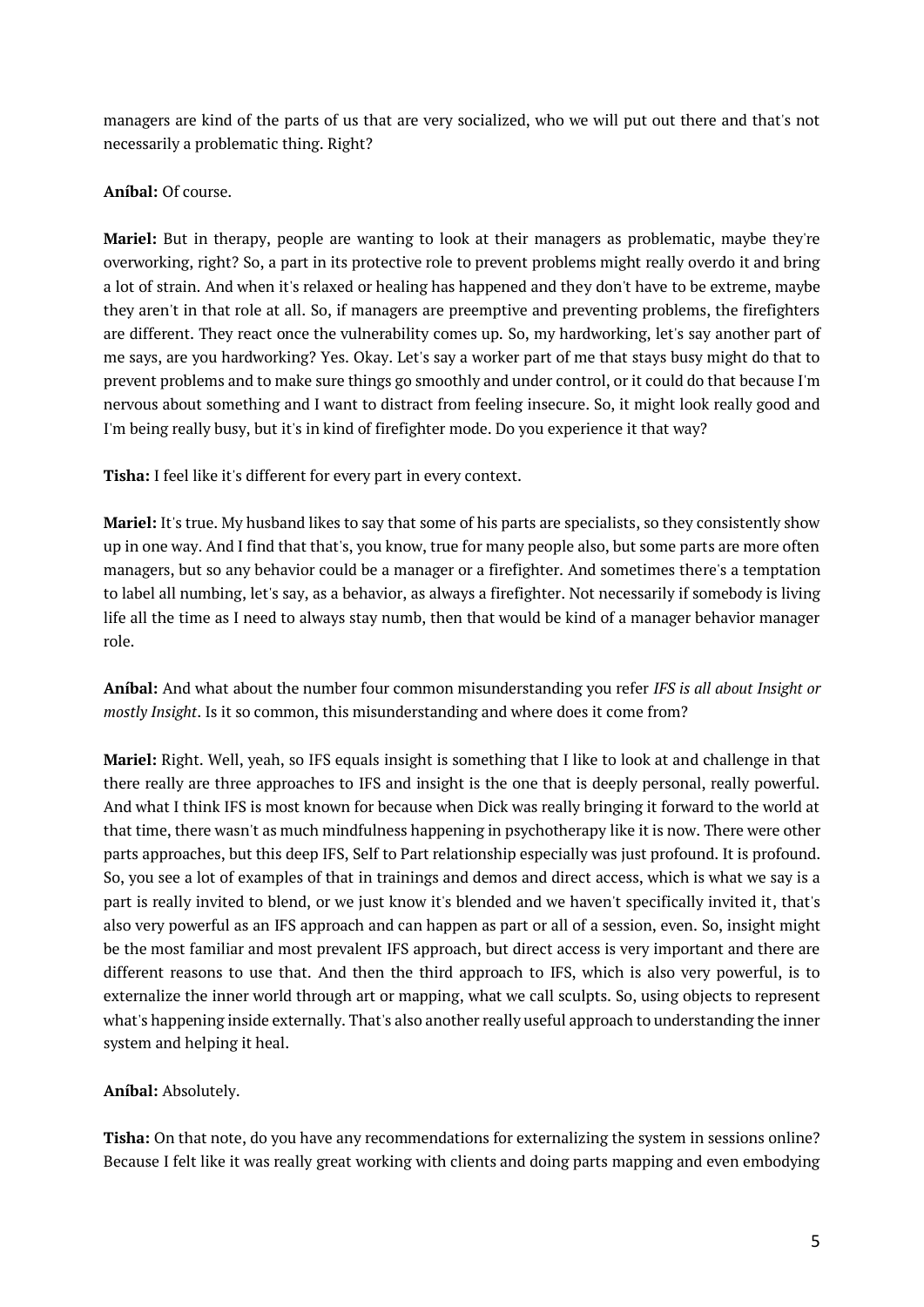parts. But online, I find that that step of externalizing the system gets a little bit lost or like it becomes homework.

**Mariel:** Yeah.

**Tisha:** Do you have any shorthand for that?

**Mariel:** Yeah. That's a really question of the moment, isn't it? As all of us now are online and in my office, I had a sand tray and I had all these art tools. Well, I'm not in my office anymore or very often. So, yes, there are some things people are using. They might have a client grab an object in their room and say, let's let that represent, you know, this part of you, maybe for a polarization and let's grab another object. And so, the client can have some things in front of them. You can set it up in advance to have the client, it depends on what the client likes, if they have artistic, you know, if they have some tools like markers or paints nearby and some paper, you can guide them through a mapping technique. So, they're actually doing it with you. I think if you're using zoom, there's something called a whiteboard.

**Aníbal:** Yeah. Can be helpful.

**Mariel:** And I believe there are some sand tray online resources that you can subscribe to. And I haven't used them, but I have heard some other clinicians that have made use of that. So, I think more will also be developed.

**Aníbal:** Beautiful. Mariel, what about the number five common misunderstanding *Self is all you need*. What do you want to stress out with this one? One, Self is not enough?

**Mariel:** Yes. I remember a client who I have worked with for many years, and she is very familiar with using IFS and doing inner work. And several years ago, I remember her saying something along the lines of, I know I'm supposed to be able to do this all for myself and meaning the inner work. And I don't remember all of the context, but it kind of broke my heart a little bit in that, you know, in terms of attachment and connection and attachment, being a deep human need, universally, you know, we are relational beings. We cannot survive without each other. And yes, our own Self-energy can heal and reach certain places inside us in a way that another person really can't be as directly connected, but we can, at the same time, we need other people. And there are times when, let's say in great pain, if a person is in deep grief and very, very blended with their burdens and when there's deep grief, there's nothing wrong with the person for grieving, they are feeling a very natural, universal experience. Somebody else's Selfenergy is incredibly helpful and important. So often in therapy and in IFS trainings, we do talk about it. I certainly do a lot throughout the training, the container we set as facilitators with our clients, holding our own Self-energy is no small thing. Is very important for others. And then not just in therapy out in the world. So, we need community. We need other people's health. I remember hearing with PTSD that in times of trauma, when that trauma has happened, if there has been enough Self-energy around the person in their community or family and offering that to the person who was traumatized, they're less likely to have post-traumatic stress disorder. They were met at the time with the resources that were healing from other people. So, this idea that we should be able to do it all ourselves sometimes is out there in the world like, oh, well, I know I need to be always with myself. Maybe a more common example is in couples work or in relational work. It's okay to ask for something from someone else. And we may, you know, demanding it might not go over really well. But when we get clear about we have needs and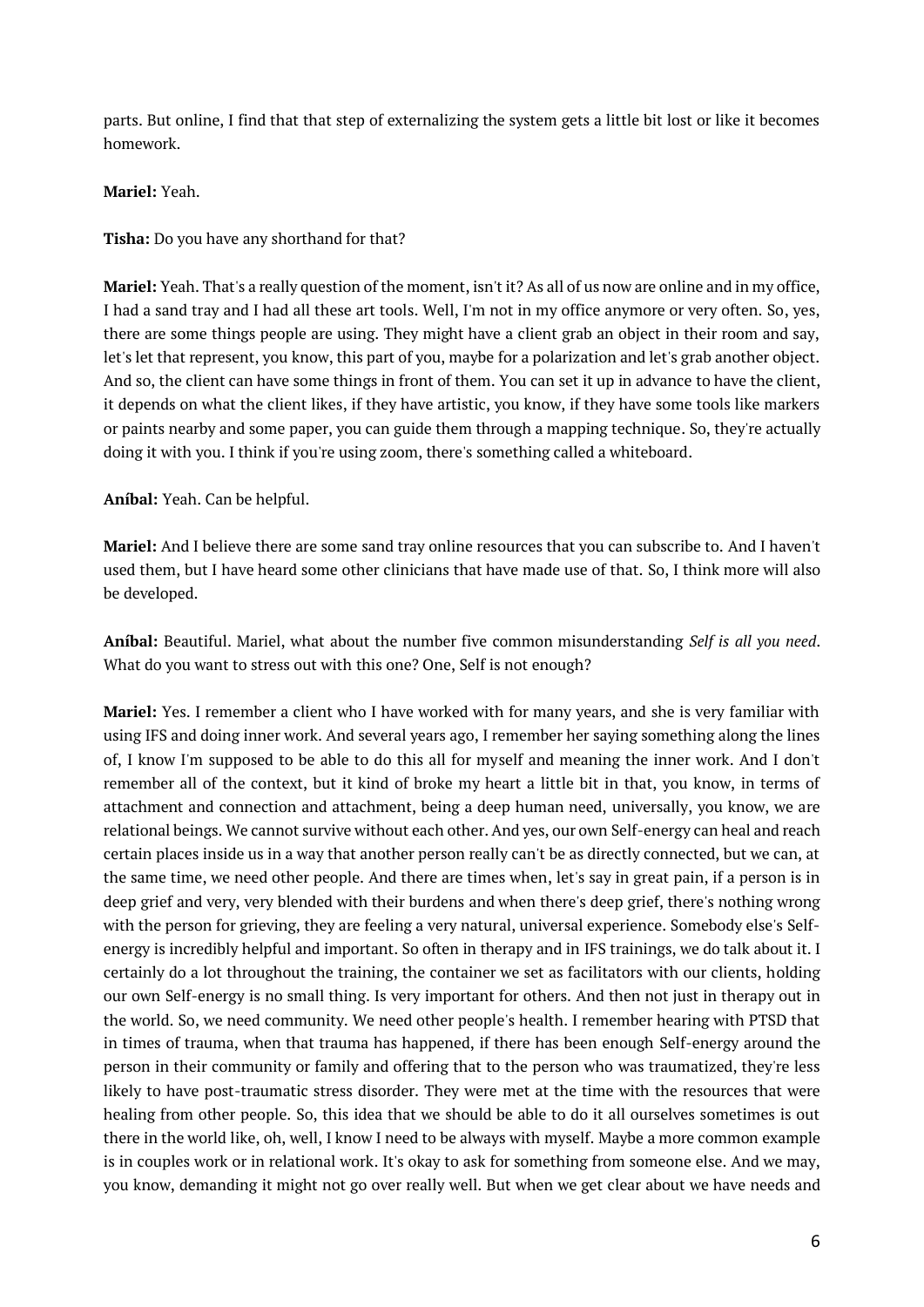it's human, and there's no shame about that and we can speak for it, or we can even show our vulnerability to somebody else and ask for that. That's part of living together and being in community.

**Aníbal:** Absolutely. Beautiful.

**Tisha:** Yes. I have a personal example of that, if I could share.

**Mariel:** Please.

**Tisha:** I got to do a demo. I got, you know, I pick the card for a demo in a level three and my young exile was witnessed by the group and it felt so good for that child to be seen by everyone. It was, you know, I'd met with that exile before with that little girl who was out in the cold and it was so beautiful for her. It was just, it was another level of healing to have the group see what she went through.

**Mariel:** Yeah. That just gives me chills, you know, and perhaps...I don't want to make an assumption, but, you know, coming from the American culture, maybe we have some things in common there, but yes, I can just, you know, resonate with that. The small thing being seen, being connected, connected is one of the C words of Self-energy. Right? So, to let this little girl get connected and be seen, yes. So of course we need that, that mirroring, that validation. And some of what I think around the unburden system mandala is when the therapist can remember this part is not just this burdened feeling is not just this belief and not just this role and doesn't have to be alone. When a therapist can really look and hold the faith that if I get to know this part, no matter how it appears on the outside, I know there's some value in there. There's some light in there. There's some gift. And how exciting to meet that. So, meeting that little girl, I bet just, you know... What were her qualities, if you don't mind my asking when she really was seen and unburdened, what can you...?

**Tisha:** Oh, she was just, she was sparky, she was fiery and yeah. Playful and really, really wanted closeness, wanted just to be held and

**Mariel:** Yeah.

**Tisha:** Yeah, she was cool. She was three. She was...

**Mariel:** And by the way, she's a part of you Tisha. She's in you. And what a gift to have this part blend consciously, you know, or less consciously, just naturally in your life, in settings that can receive for... That's good for the setting to have that liveliness. I've often thought, I remember thinking this on 9/11, when I was in my office, that somebody's doing their healing work is really a generous act. In spite of these giant things that are happening in the world. Every act, like what you just described, of healing and bringing these parts gifts out into the world, that's a contribution.

**Tisha:** It's great to look at it like that. Thank you.

**Mariel:** Thank you. I got something out of you sharing that story. It landed.

**Tisha:** The group experience felt really important.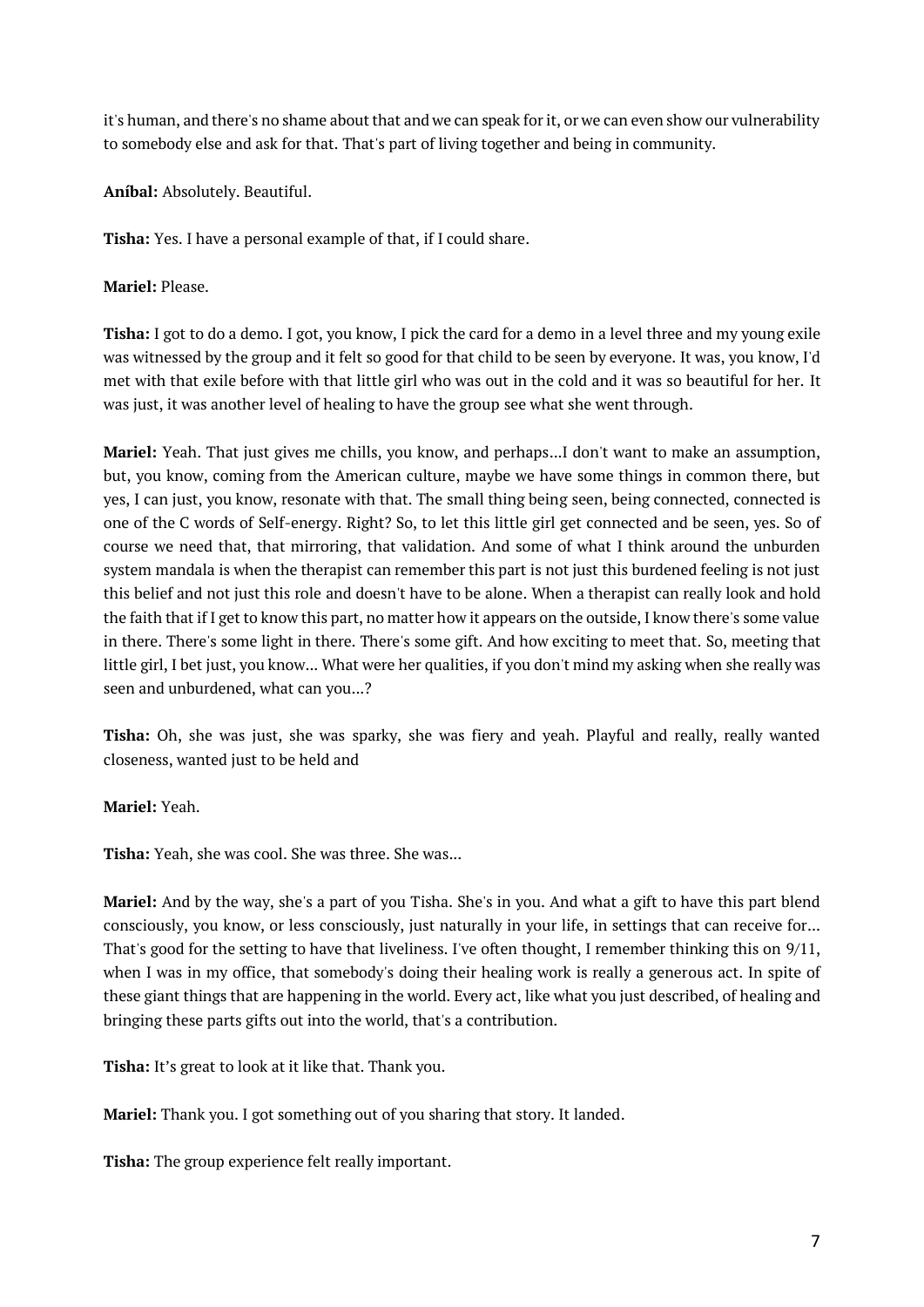**Mariel:** Yeah. And that's when, in the trainings too, we talk about the demos are a gift for the rest of the group. You know, this resonance between people. You're healing, then gives permission to others to do the same or lights the way. It has that potential anyways.

**Aníbal:** Mariel, another common misunderstanding you are calling attention is: *An unburdening is forever.* What are you saying, Mariel? One unburden is not enough?

**Mariel:** Well, and I remember you and I speaking about this, Aníbal, too, and I'm not positive that this might've been from that conversation that it got added to the list. Because I agreed. You're a very skilled IFS therapist yourself. So, I do agree that, you know, sometimes people will say, you know, wait, I already unburdened this part, or I've already been there or it happened again. Or sometimes people think IFS is brief therapy. I don't know. It could be brief, but time is somewhat of an irrelevant variable and needs to be authentic and in real deep. But when we find that a burden is there again, the same burden of, let's say, I'm a piece of shame or some worthlessness or some fear, there could be different reasons for that. Some of the reasons are, maybe there's a new experience that hadn't been mentioned before that needs witnessing again, or maybe something new happened in the person's life. And it landed in that same sensitive spot. That's something I think you and I were resonating with, Aníbal, is that, you know, some of us have been doing this work a long time and there are just some sensitive spaces that something will come along and I might have like that allergic reaction to it, like, oh, something's activated again. Hopefully it's not as severe or as big. We are vulnerable as human beings. There are threats out there. You know, what do you think about that? You know, unburdenings aren't forever. Do you have another take on that?

**Aníbal:** Well. In a world so burdened, how can we unburden for good? Right?

**Mariel:** Well, and I will say sometimes there are burdens that just, they don't come back. I wonder about the interface of our mind and our spirit with our physical body, in this case, in our brain, you know, it could be that...Like I've when I used to work a lot with children, it felt like their burdens hadn't necessarily had as much time in there to be represented in their brain. Like those deep grooves in the brain. This one little girl I remember working with who had bad nightmares, we externalized her parts. This was early on in my IFS training. So, I was just really witnessing thinking "I'm trying this thing. This is what I learned to do". We externalized, she externalized her parts with dolls and suddenly she picked a doll and that had like Self-energy and this eight-year-old girl then started working with her nightmare with these dolls. I mean, this was really at least 20 years ago. And I remember it very clearly, a lot of it clearly, and she worked out the content of her nightmare there, and it had to do with some serious sex abuse and the next week or so I remember asking her, her mother just mentioned the nightmare stopped and the nightmares didn't come back. And I worked with her maybe another six, eight months or so. So hopefully her environment remained safe and supportive. I don't know. I haven't seen her in a long time, but in that case, I hope that unburdening was forever in that part for that burden.

**Aníbal:** So interesting. Mariel, as we are coming to an end and before we close this amazing talk, do you want to introduce us to the IFS Telehealth collective? What is this project that Dick Schwartz endorses as two top IFS trainers, veterans, I guess, hire and provide consultation to well-trained IFS therapists. So that if you refer to this practice, you can be confident that clients will be getting the real deal.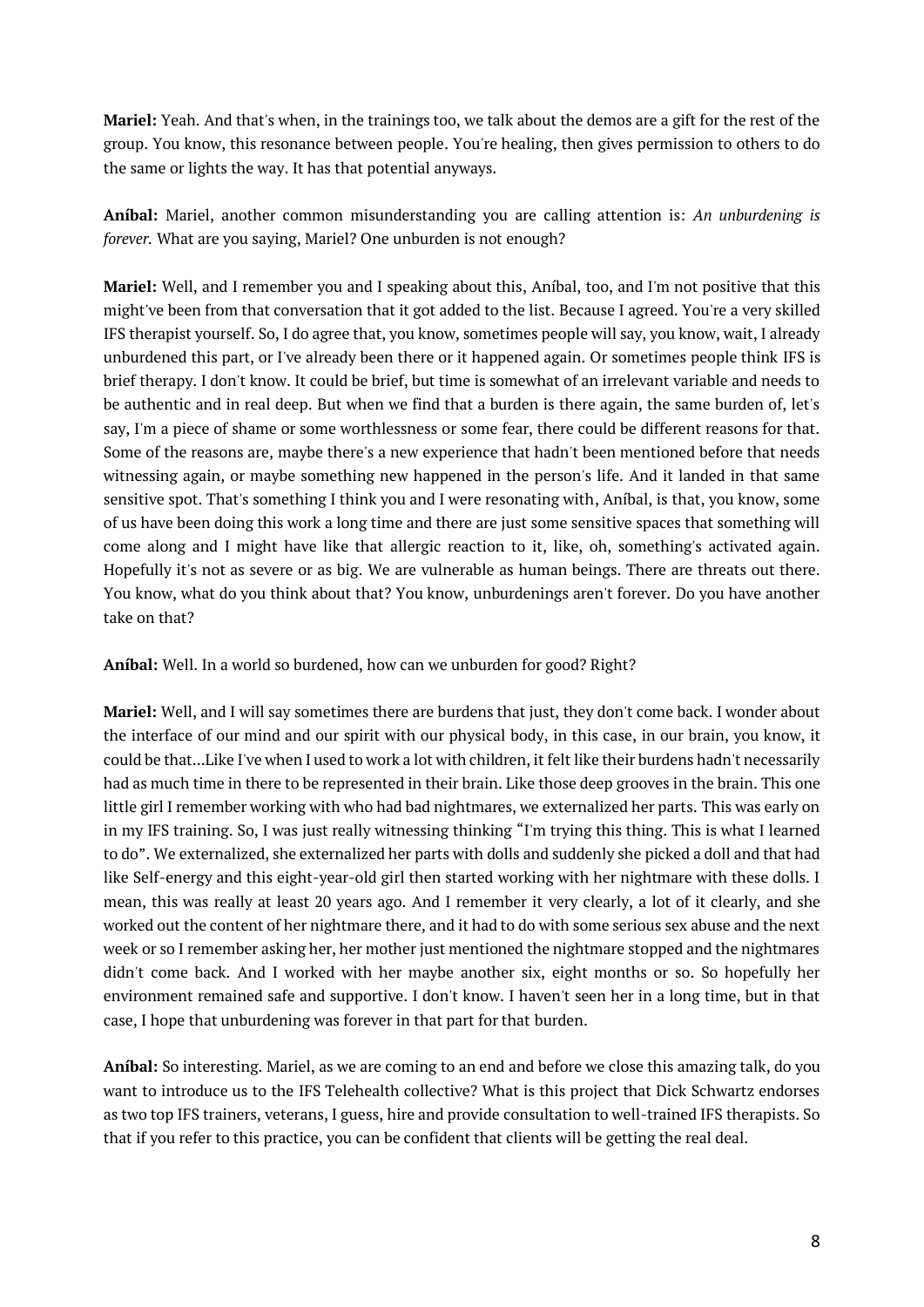**Mariel:** Yeah. You know, it's something I didn't know I'd be doing, to tell you the truth, but a colleague of mine who is on the team, the staff of a training I did in San Francisco had created a... Her name's Marcella Cox. She created a group practice online in California where she lives a few years before the Telehealth collective. And so, she had a framework for it, and she approached Paul Ginter, lead trainer Paul Ginter and myself about joining her because she thought IFS, you know, should be more available to people. It's growing. And she had a vision for offering this in a few states. So, this was right before the pandemic started. She had approached Paul. It was is almost prophetic. And, you know, I thought I needed another complex project, like a hole in my head, but I also thought it's a good idea. And as Dick and Paul and I had said, it's hard to find IFS therapists with openings. So, we created a group practice. It's only in the United States and we're in six states right now, California, New York, Massachusetts, Florida, Michigan, and Oregon with plans to expand, which always makes a part of me go, oh God, we've been drawing really fast. It's been great. All of our clinicians are IFS level one trained at least. And they meet with Paula and I every week to bring their cases. And they are all across the United States and really feel like a group practice. They're becoming friends and colleagues. We are really a group, lovely people. And I see them growing and deepening. The clients come to us with all different levels of IFS awareness. We have a library of tools for the clients and the clinicians. And Paula and I really did it for the community that we thought we might build. And after all this hard work, it's a reality.

**Aníbal:** Such a gift.

**Tisha:** How can people find out about it?

**Mariel:** They can Google IFStherapyonline.com and that will get you to us or remember IFS Telehealth collective. And we're often hiring as we grow, but it's, thanks to Marcella Cox for really creating a solid business model. I don't know how she did it or talk to us into it. But now that we're here, it's been a really lovely group

**Tisha:** Before we go, I wanted to ask a quick question that's completely off the topic, but I don't know if I'll get a chance again. Behind you on the wall there's this total rock and roll t-shirt and I was looking at it and I'm like, who is that band? And it's got your name on it.

**Mariel:** Oh my gosh.

**Tisha:** Can we have this story?

**Mariel:** That's hilarious. Okay. So right before the pandemic, I was supposed to go to Madrid to do a level one training and it was over the course of a couple of months. And I had arranged to do unburdened system retreat in Switzerland and a workshop in Copenhagen and a workshop for you, Aníbal, in Portugal. And my husband was coming with, and he's a musician and he made a touring t-shirt for me. We were going to nine countries and it says Mariel Pastor World Tour 2020. It was a joke. It's got a monkey on it with some symbols because he says, you know, work monkey, work. It's got nine countries on the back. And my bags were packed completely. It started in New York with the training I did and then Madrid, et cetera, et cetera, bags were packed. And I didn't go because...

**Tisha:** 2019